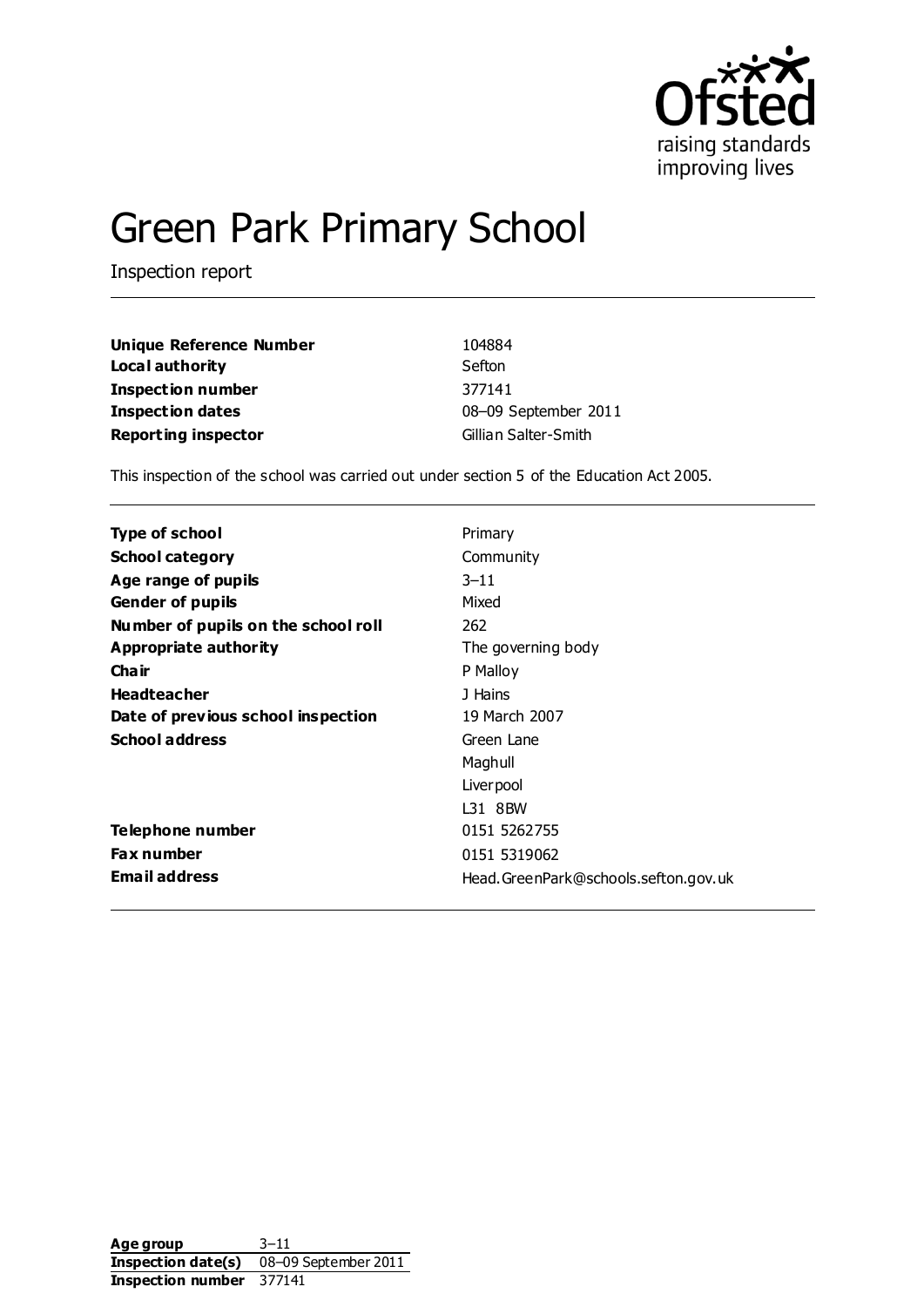The Office for Standards in Education, Children's Services and Skills (Ofsted) regulates and inspects to achieve excellence in the care of children and young people, and in education and skills for learners of all ages. It regulates and inspects childcare and children's social care, and inspects the Children and Family Court Advisory Support Service (Cafcass), schools, colleges, initial teacher training, work-based learning and skills training, adult and community learning, and education and training in prisons and other secure establishments. It rates council children's services, and inspects services for looked after children, safeguarding and child protection.

Further copies of this report are obtainable from the school. Under the Education Act 2005, the school must provide a copy of this report free of charge to certain categories of people. A charge not exceeding the full cost of reproduction may be made for any other copies supplied.

If you would like a copy of this document in a different format, such as large print or Braille, please telephone 0300 123 4234, or email [enquiries@ofsted.gov.uk](mailto:enquiries@ofsted.gov.uk)

You may copy all or parts of this document for non-commercial purposes, as long as you give details of the source and date of publication and do not alter the information in any way.

To receive regular email alerts about new publications, including survey reports and school inspection reports, please visit our website and go to 'Subscribe'.

Piccadilly Gate Store Street Manchester M1 2WD

T: 0300 123 4234 Textphone: 0161 618 8524 [enquiries@ofsted.gov.uk](mailto:enquiries@ofsted.gov.uk) [www.ofsted.gov.uk](http://www.ofsted.gov.uk/)



© Crown copyright 2011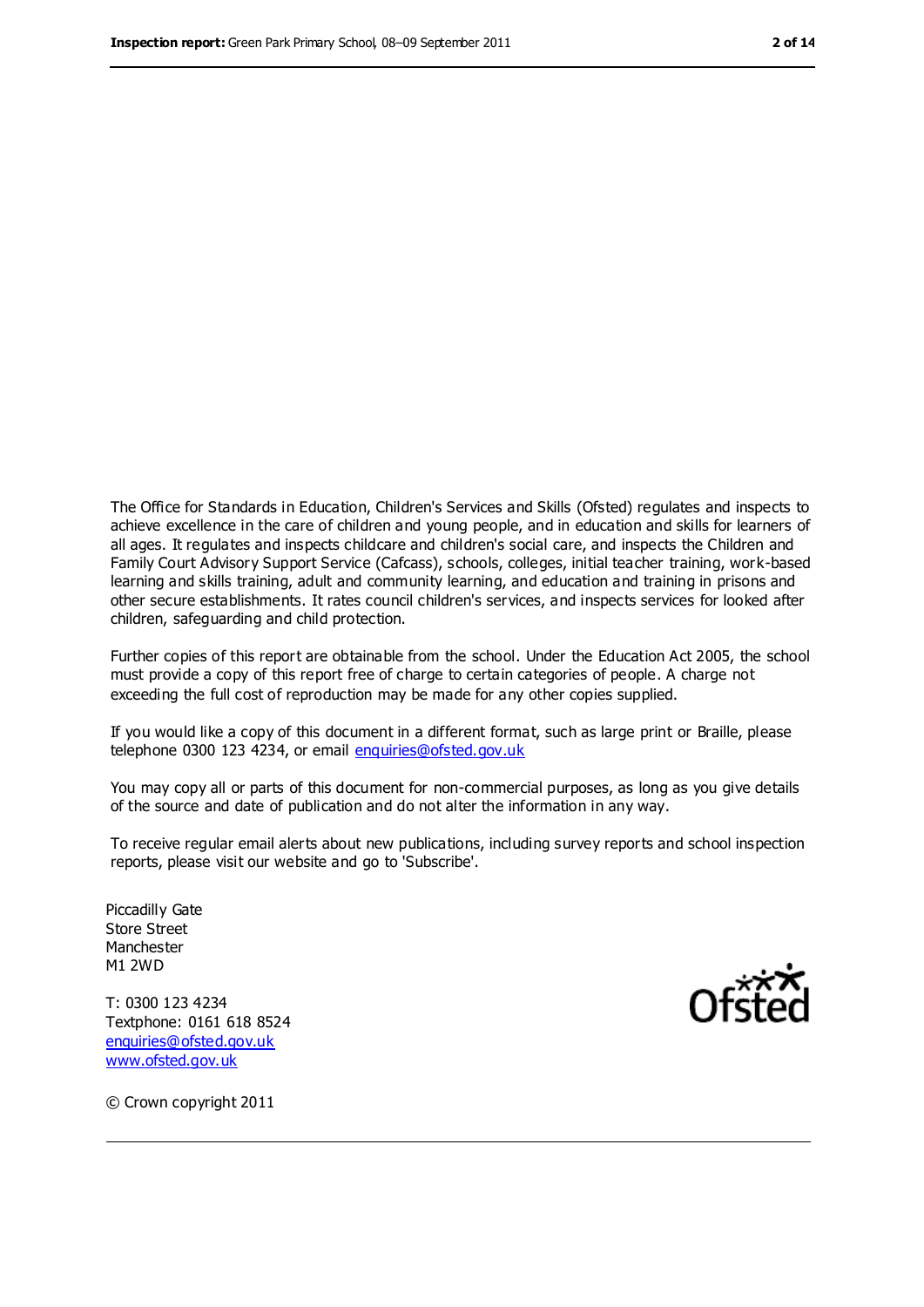# **Introduction**

This inspection was carried out by three additional inspectors. Inspectors observed 18 lessons and eight teachers were seen. Meetings were held with groups of pupils, members of the governing body and staff. Inspectors observed the school's work; documents scrutinised included those relating to the safeguarding of pupils, school improvement plans, minutes of governing body meetings, the most recent headteacher's report to the governing body and the most recent School Improvement Partner report. Inspectors analysed 93 questionnaires from parents and carers together with those received from staff and pupils.

The inspection team reviewed many aspects of the school's work. It looked in detail at a number of key areas.

- How consistently pupils achieve across subjects, particularly the more able and boys in writing.
- Whether pupils' attendance has continued to be above the national average.
- How effective teaching and the use of assessment information are in challenging all pupils, especially the more able.
- Whether school leaders and the governing body are bringing about improvement quickly enough.

# **Information about the school**

The school is larger than the average-sized primary school. The proportion of pupils known to be eligible for free school meals is below average. The proportion of pupils from minority-ethnic groups is well below average. A below average proportion of pupils is identified as having special educational needs and/or disabilities and the proportion with a statement of special educational needs is well below average. A new headteacher was appointed during the spring term 2011. A breakfast club is provided every school-day morning as part of the school's extended services.

Recent awards achieved include the Healthy Schools Award, Dyslexia Friendly Award, Eco-School Gold Award and International Schools Award.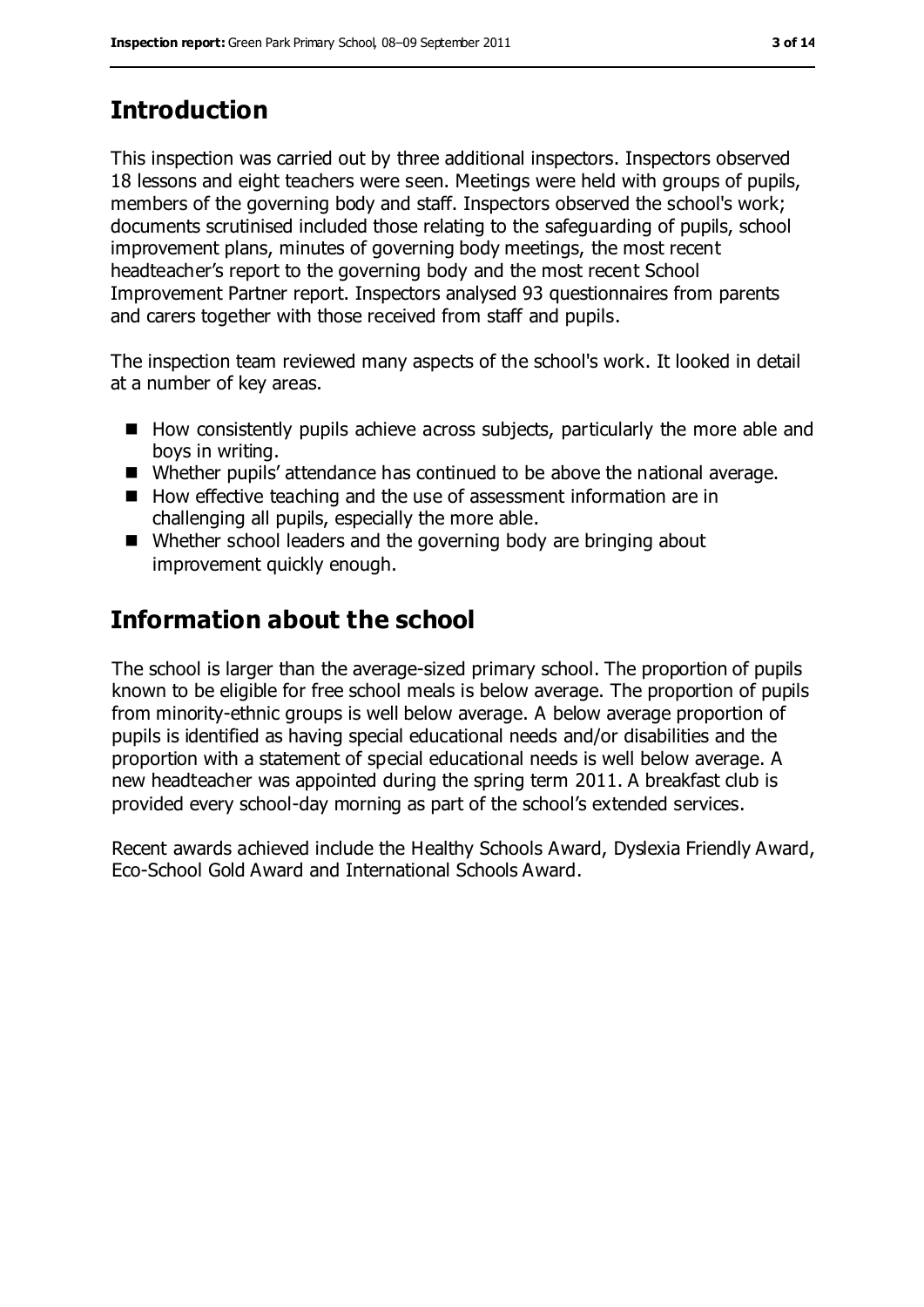**Inspection grades: 1 is outstanding, 2 is good, 3 is satisfactory and 4 is inadequate** Please turn to the glossary for a description of the grades and inspection terms

# **Inspection judgements**

#### **Overall effectiveness: how good is the school? 2**

#### **The school's capacity for sustained improvement 2**

#### **Main findings**

Green Park Primary is a good school. Parents and carers are very supportive of the school's work. Positive and supportive relationships between staff, pupils and their families contribute to the outstanding care, guidance and support provided. Staff know the pupils and their families very well and work hard to ensure that pupils, particularly those whose circumstances make them more vulnerable, feel happy and secure in school and ready to learn. Consequently, pupils feel extremely safe in school and have great trust in the adults who care for them. The pupils are a great asset to the school. They are exceptionally keen to make a difference to their school and the local community. They have contributed many ideas on to how to improve the school environment. They take responsibility and leadership roles very seriously indeed and show great care for others, for example, when helping younger pupils at mealtimes and out on the playground. Pupils are keen to maintain a healthy lifestyle with high numbers taking part in extra sporting activities. Pupils are very keen to encourage healthy attitudes, for example, by running a healthy tuck shop. Pupils have a good understanding of people from different religions, cultures and backgrounds and reflect on and recognise similarities between people who may appear to be different to themselves. Pupils behave well and are deeply thoughtful and highly considerate. Pupils' overall spiritual, moral, social and cultural development is outstanding.

Pupils' achievement is good. From levels of development in line with those expected for their age when they start school, pupils reach above average attainment by Year 2. By Year 6 attainment is strengthened further. However, mathematics is stronger than English mainly because the proportion of pupils reaching above average levels in writing is lower for boys than that of girls in both Year 2 and Year 6. Good teaching supports pupils' good learning and progress. Pupils enjoy lessons and say that teachers make lessons fun and interesting.

The headteacher, well supported by staff leaders, has identified the right priorities for improvement through accurate self-evaluation and rigorous monitoring of pupils' progress and the quality of teaching. Staff and leaders work well as a team and are closely focused on school priorities. The school's good capacity to improve is demonstrated in the maintenance of pupils' good achievement since the previous inspection, the improved school environment and the improved accuracy and use of assessment information so that teachers provide tasks that are better matched to pupils' different abilities. However, there are still occasions, especially in English and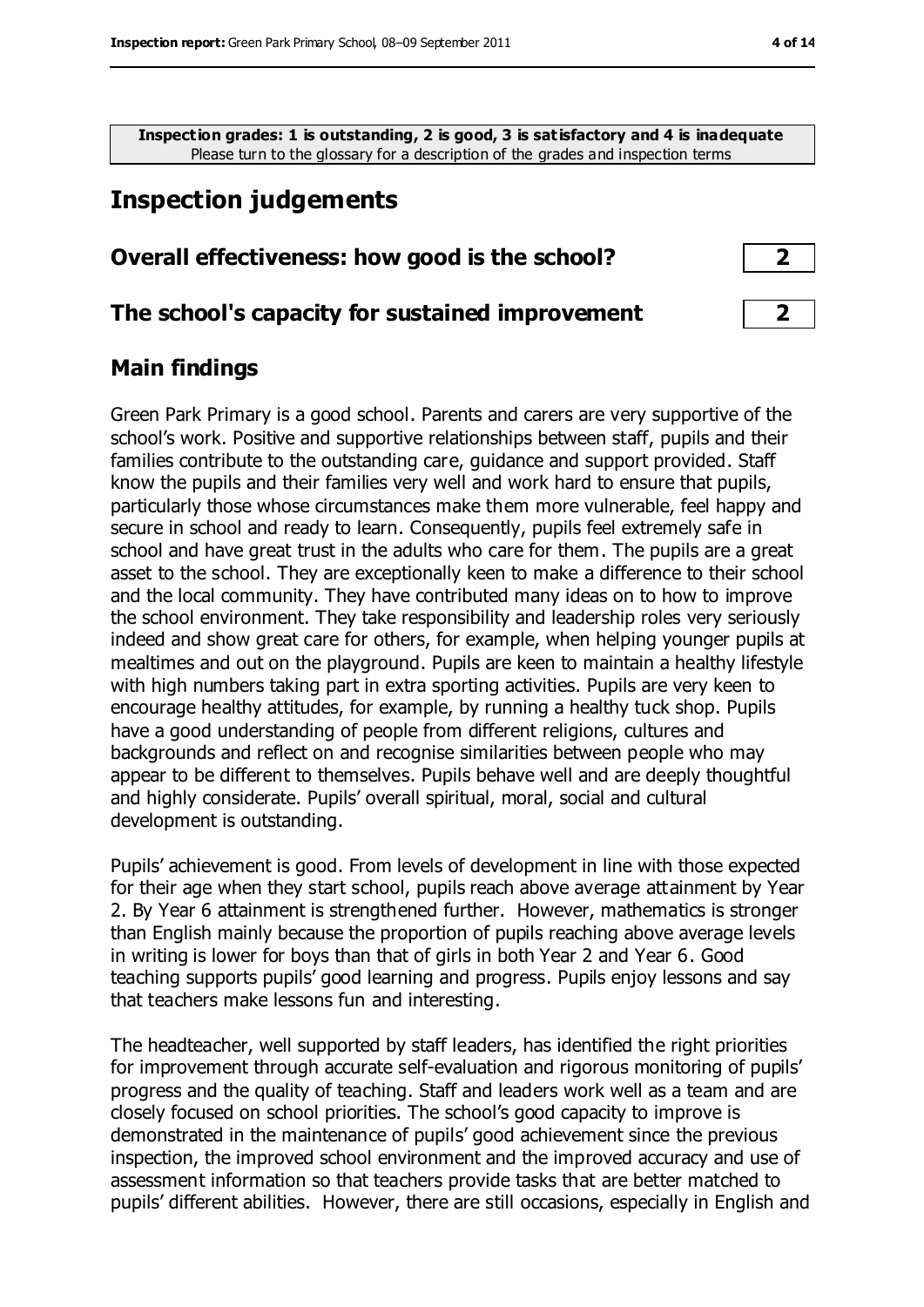writing, when the more-able pupils are not fully challenged. Members of the governing body are highly supportive of the school's work, and have contributed well to strategic planning. However, with a range of new members, the skills, protocols and systems needed to enable the governing body to systematically monitor and evaluate the development of the school have not yet been fully developed.

## **What does the school need to do to improve further?**

- Increase the proportion of pupils reaching above average levels at the end of Year 2 and Year 6, especially for boys in writing by summer 2012 by:
	- using assessment information even more precisely in every lesson to ensure all pupils are fully challenged, especially the more able
	- developing further, activities and resources that interest boys and encourage them to improve their writing skills.
- Involve members of the governing body more systematically in monitoring and evaluating the work of the school by:
	- providing training to develop the skills and knowledge needed, particularly for new members
	- developing more rigorous systems and clear protocols for the monitoring and evaluation activities of the governing body.

## **Outcomes for individuals and groups of pupils 2**

Pupils apply themselves diligently to their work and their good behaviour contributes to good learning. They are proud of their work and present their written work very carefully. They cooperate well in lessons both in pairs and groups and the vast majority are able to work independently without constant direction. Pupils, in Key Stage 2 especially, enjoy using the internet safely to carry out extensive research using a wide range of skills to follow their own interests.

Pupils with special educational needs and/or disabilities make good progress in relation to their prior attainment because support staff and class teachers know their needs well and tasks and resources are well tailored to meet their needs. Pupils at risk of underperforming in relation to the expectations for their age are identified quickly and good additional support is provided to help them to catch up.

Attainment is above average overall and is stronger in mathematics than in English. School data and lessons observed show that the vast majority of pupils across the school make good progress. Boys' progress in writing is not as strong as girls', with fewer boys than girls reaching above average levels. In some year groups, girls do not attain as highly as boys in mathematics. The school is making increasingly good use of assessment information to ensure that the more-able pupils are challenged in mathematics lessons but this good practice has not yet been fully developed for writing.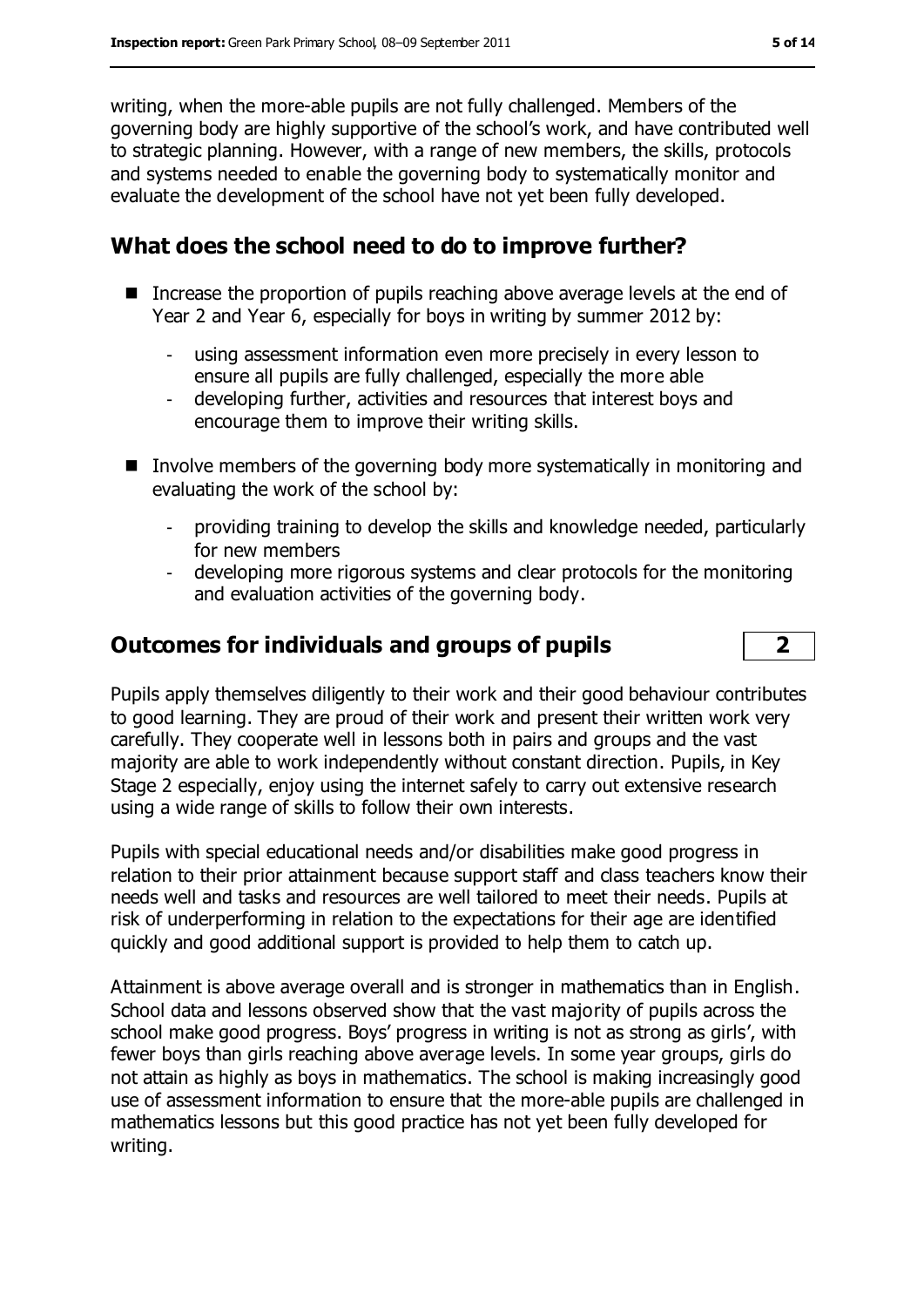Pupils feel that school is one of the safest places to be and they know that adults are there to help if they have any concerns. They have an excellent understanding of how to keep themselves safe and healthy, including when using modern technology. They enjoy growing fresh vegetables and encouraging their sale and consumption by others, including older citizens in the local community. Pupils are very proud of their school, and pupils from different groups across the school take a highly active role in contributing to, for example, decisions about the refurbishment of the outdoor and indoor areas. Attendance is above average and pupils are punctual. Their good social and enterprise skills alongside well-developed literacy, numeracy and information and communication technology skills prepare them well for their futures. Pupils think deeply about their own experiences and link them well to personal values. Pupils have a sensitive and very mature understanding of social and moral issues.

These are the grades for pupils' outcomes

| Pupils' achievement and the extent to which they enjoy their learning    |   |
|--------------------------------------------------------------------------|---|
| Taking into account:                                                     |   |
| Pupils' attainment <sup>1</sup>                                          |   |
| The quality of pupils' learning and their progress                       |   |
| The quality of learning for pupils with special educational needs and/or | າ |
| disabilities and their progress                                          |   |
| The extent to which pupils feel safe                                     |   |
| <b>Pupils' behaviour</b>                                                 |   |
| The extent to which pupils adopt healthy lifestyles                      |   |
| The extent to which pupils contribute to the school and wider community  |   |
| The extent to which pupils develop workplace and other skills that will  |   |
| contribute to their future economic well-being                           |   |
| Taking into account:                                                     |   |
| Pupils' attendance <sup>1</sup>                                          | າ |
| The extent of pupils' spiritual, moral, social and cultural development  |   |

#### **How effective is the provision?**

 $\overline{a}$ 

Good teaching ensures that pupils are well motivated and engaged in learning. Teachers' good subject knowledge enables them to provide clear explanations and good questioning that probes and develops pupils' understanding. A good range of tasks, including plenty of practical activity and good use of interactive whiteboards, is well matched to pupils' interests. Teaching assistants are skilled and well deployed to support those with special educational needs and/or disabilities and those who are in danger of underperforming. Assessment procedures have been improved to ensure greater accuracy of assessments. Assessment information is used more effectively by teachers to identify potential underperformance of a wider range of pupils, not only those at risk of not meeting age-related expectations. Staff give pupils a clear understanding of how well they are doing and what the next steps in learning are through regular marking and discussions about targets in class. However, tasks set do not always fully challenge the more-able pupils, especially in writing, and it is not always made clear to the more-able pupils what more they need to know, understand and do to reach the higher levels.

<sup>&</sup>lt;sup>1</sup>The grades for attainment and attendance are: 1 is high; 2 is above average; 3 is broadly average; and 4 is low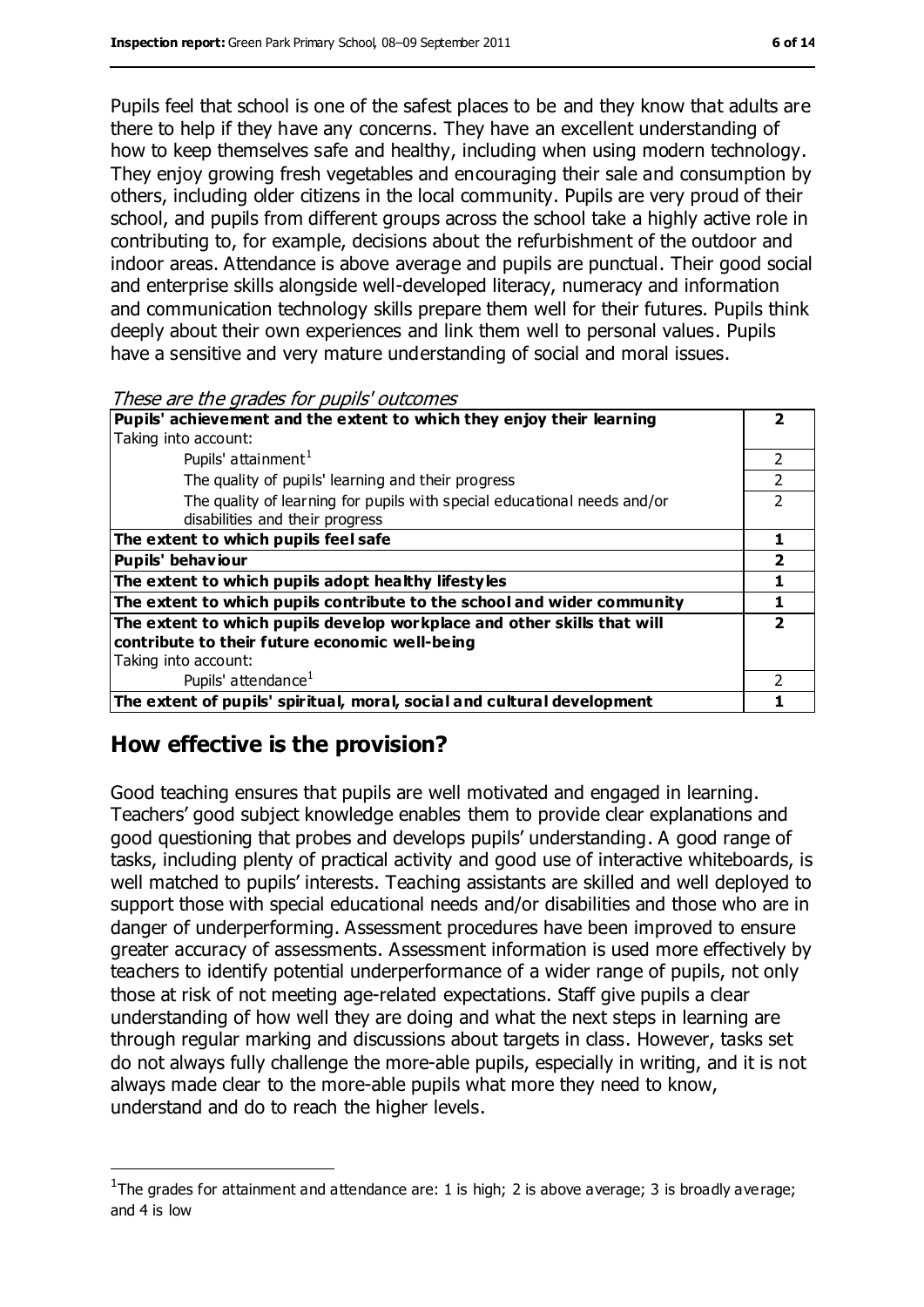The well-planned curriculum supports good progress in developing pupils' literacy, numeracy and information and communication technology skills. Well-organised improvements include a 'daily maths' session for every class that is helping to secure pupils' accelerated progress. Increasingly, the curriculum provides opportunities that link subjects together into topics and activities that interest and stimulate pupils, especially boys, and encourages pupils to write at greater length. Year 6 pupils talked about the topic on 'Ancient Egypt' being the most interesting work they had ever done. The development of pupils' understanding of 'letters and sounds' and early reading skills is well planned for younger pupils. The school is currently developing a programme to continue the focus of this learning for pupils in Key Stage 2. Topics that interest boys are being introduced and reorganised resources, such as reading books, are encouraging boys to increase their engagement in reading. The well-planned curriculum for pupils' social and emotional development supports their personal development very well indeed. Pupils have many good opportunities for cultural development through the varied musical and sporting opportunities offered.

Highly-targeted support for the vast majority of pupils, particularly those deemed to be in more vulnerable circumstances, ensures that pupils receive the support that they need to help them to make at least good progress and to make outstanding contributions to school life. The school works very effectively with a wide range of partners and external agencies to provide a highly effective level of support. Improved systems of assessment and monitoring of pupils' progress is ensuring that underperformance at all levels, not only in relation to age-related expectations, is identified and tackled swiftly. Attendance is closely monitored and, increasingly, concerns about absence are tackled before they become a restriction on pupils' progress. A breakfast club is very well supported by families and is well attended.

These are the grades for the quality of provision

| The quality of teaching                                                  |  |
|--------------------------------------------------------------------------|--|
| Taking into account:                                                     |  |
| The use of assessment to support learning                                |  |
| The extent to which the curriculum meets pupils' needs, including, where |  |
| relevant, through partnerships                                           |  |
| The effectiveness of care, guidance and support                          |  |

#### **How effective are leadership and management?**

Staff have worked well together on a clear programme of improvement based on priorities derived from secure self-evaluation. Staff morale is good and there is a strong commitment to improvement across the school. Challenging targets are set for individual pupil achievement and the whole school. Focused professional development has contributed well to improvement. Currently, the roles and responsibilities of school leaders are being re-assessed in the light of recent changes to the school's approach to school improvements.

The governing body fulfils its statutory duties. It consults parents, carers and pupils regularly and is kept well informed by senior leaders of the school's strengths and weaknesses. A number of the members visit the school frequently and relationships with staff are positive and supportive. However, the role of the governing body in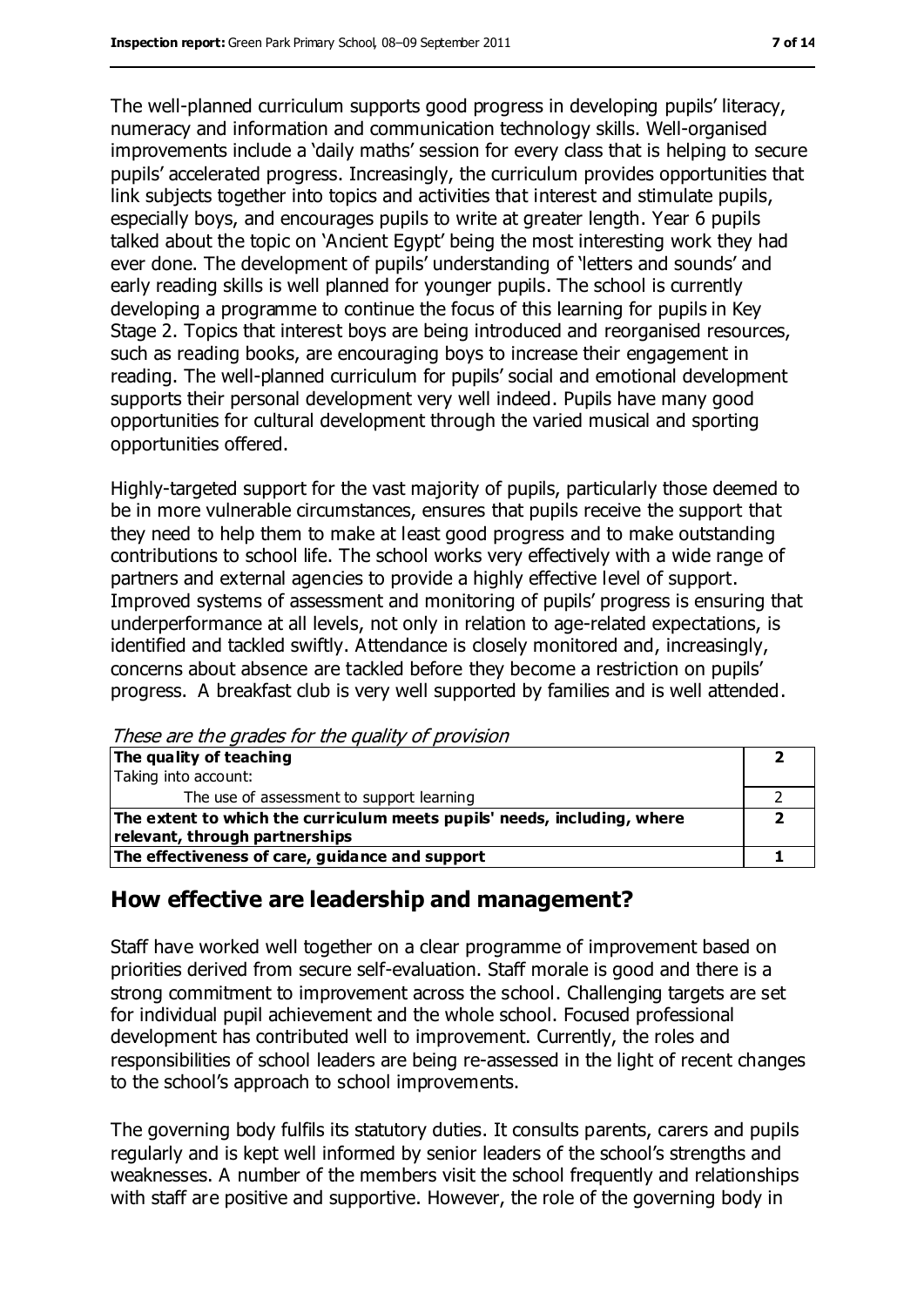monitoring and evaluating school improvement systematically is not fully established and the school is aware that further training is needed for new members. The governing body is rigorous in ensuring that pupils and staff are kept safe. The vetting of staff is robust. Staff are fully trained in child protection procedures. Pupils are exceptionally well-informed of how to stay safe. Although good procedures are in place, work is in progress on reviewing policies relating to safeguarding and health and safety.

The school monitors the progress of different groups of pupils very carefully. A recent focus on monitoring progress against challenging targets for all pupils, including the more able, rather than solely against age-related expectations, has led to a greater focus on providing challenge for the more-able pupils. Consequently, more of the higher-attaining pupils are beginning to fulfil their potential, especially in mathematics. The school has identified where further gaps need to be closed, such as between boys and girls for the higher levels in writing and has put plans into action that are beginning to close the gap.

Provision for community cohesion has been well planned in partnership with other local schools. Provision is based on a secure audit of the school and its place in the local, national and world-wide communities. The school is a harmonious and cohesive community. Pupils develop awareness and understanding of people from communities different to their own locally, often through links with the local church, nationally, through a project with a school in Rochdale, and internationally through the Comenius project which has brought staff and pupils together from a wide range of countries.

| <i>ricoc are are grades for are readership and management</i>                   |               |
|---------------------------------------------------------------------------------|---------------|
| The effectiveness of leadership and management in embedding ambition and        |               |
| driving improvement                                                             |               |
| Taking into account:                                                            |               |
| The leadership and management of teaching and learning                          | $\mathcal{P}$ |
| The effectiveness of the governing body in challenging and supporting the       | 3             |
| school so that weaknesses are tackled decisively and statutory responsibilities |               |
| met                                                                             |               |
| The effectiveness of the school's engagement with parents and carers            | 2             |
| The effectiveness of partnerships in promoting learning and well-being          |               |
| The effectiveness with which the school promotes equality of opportunity and    |               |
| tackles discrimination                                                          |               |
| The effectiveness of safeguarding procedures                                    | $\mathbf{2}$  |
| The effectiveness with which the school promotes community cohesion             | 2             |
| The effectiveness with which the school deploys resources to achieve value for  |               |
| money                                                                           |               |

These are the grades for the leadership and management

#### **Early Years Foundation Stage**

The environment is welcoming and well equipped to extend children's development and learning, especially their physical development. Welfare requirements are securely in place. Children are happy and secure and trust adults to provide care for them. Children play well together learning routines quickly and welcoming children new to the Reception class. Well-planned activities provide a good balance between those led by adults and those pursued by the children. Good resources and a wide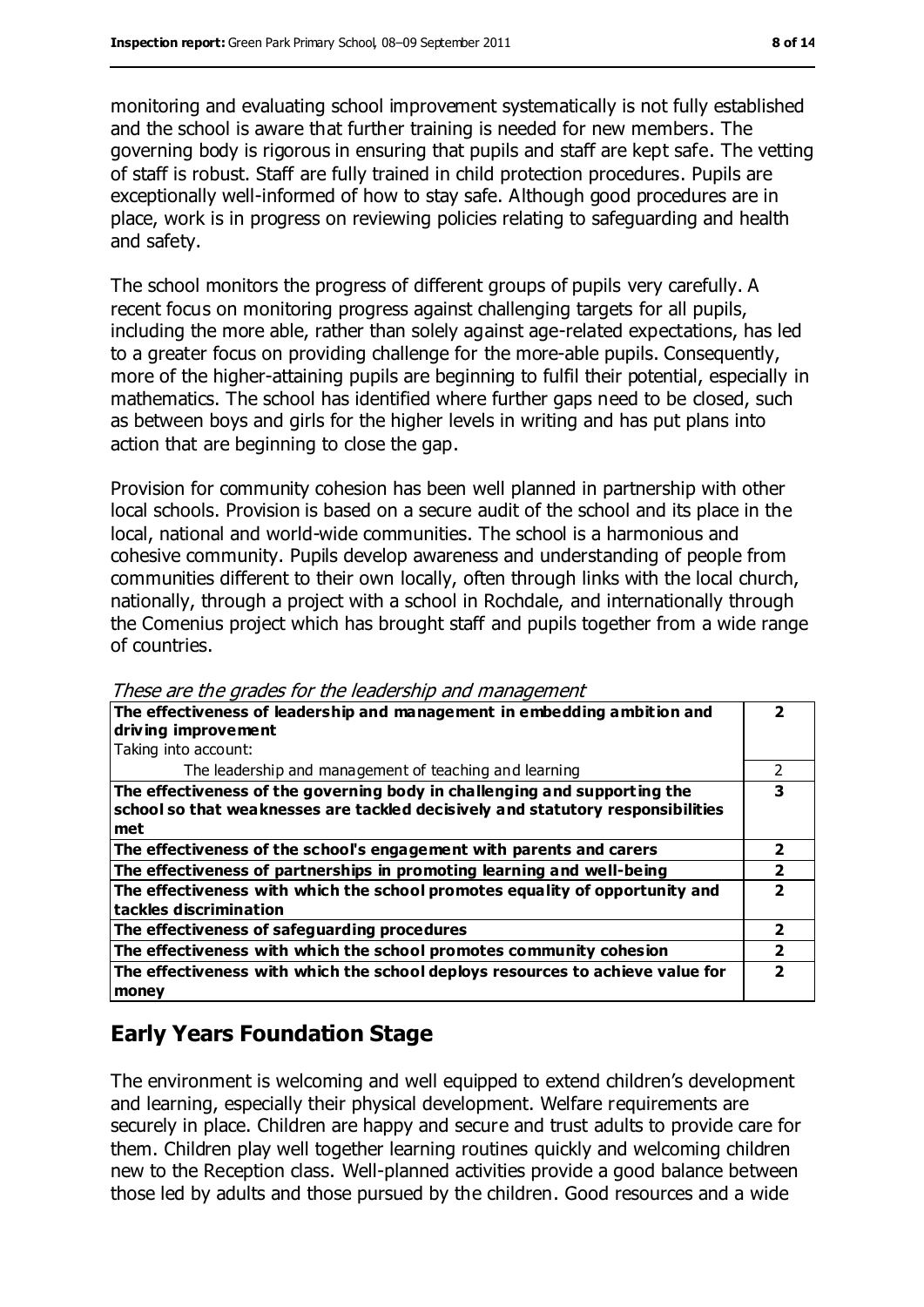range of opportunities enable children to be active and creative learners both indoors and outdoors. Children enjoy exploring and were particularly excited when looking for mini-beasts. They delighted in sharing what they found with each other and adults were skilled in extending children's knowledge of the creatures and encouraging good levels of talk. Adults work well as a team and leaders set out clear priorities based on self-evaluation that takes account of parents', carers' and children's views. Children's development and progress is assessed thoroughly and this information is usually used well to plan the next steps in learning and match tasks to different abilities. Occasionally, opportunities are missed to challenge the more-able children to extend their thinking. Children make good progress in the Nursery and Reception and, on entering Year 1, most children have met age-related expectations and the number exceeding them is slightly above average.

These are the grades for the Early Years Foundation Stage

| Overall effectiveness of the Early Years Foundation stage                    |  |
|------------------------------------------------------------------------------|--|
| Taking into account:                                                         |  |
| Outcomes for children in the Early Years Foundation Stage                    |  |
| The quality of provision in the Early Years Foundation Stage                 |  |
| The effectiveness of leadership and management in the Early Years Foundation |  |
| Stage                                                                        |  |

#### **Views of parents and carers**

An average proportion of parents and carers returned questionnaires. The vast majority of these were supportive of the school's work. Many commented very supportively on improvements being made since the arrival of the new headteacher. A number praised highly the care and support given to their children, in particular those facing difficulties in their lives or with special educational needs and/or disabilities. Inspectors found plenty of evidence to support parents' and carers' positive views. Whilst a small number expressed concern about communication with the school, others praised the accessibility of staff. Inspectors found communication and relationships with parents and carers to be good. Pupils' progress is reported formally to parents and carers twice a year and there is an 'open door' policy for them. Staff and the headteacher are available to parents and carers every day before the school day starts. Although parents and carers are consulted regularly through questionnaires, a number were concerned about the changes to breaktime arrangements in the afternoon and did not feel they had been fully consulted.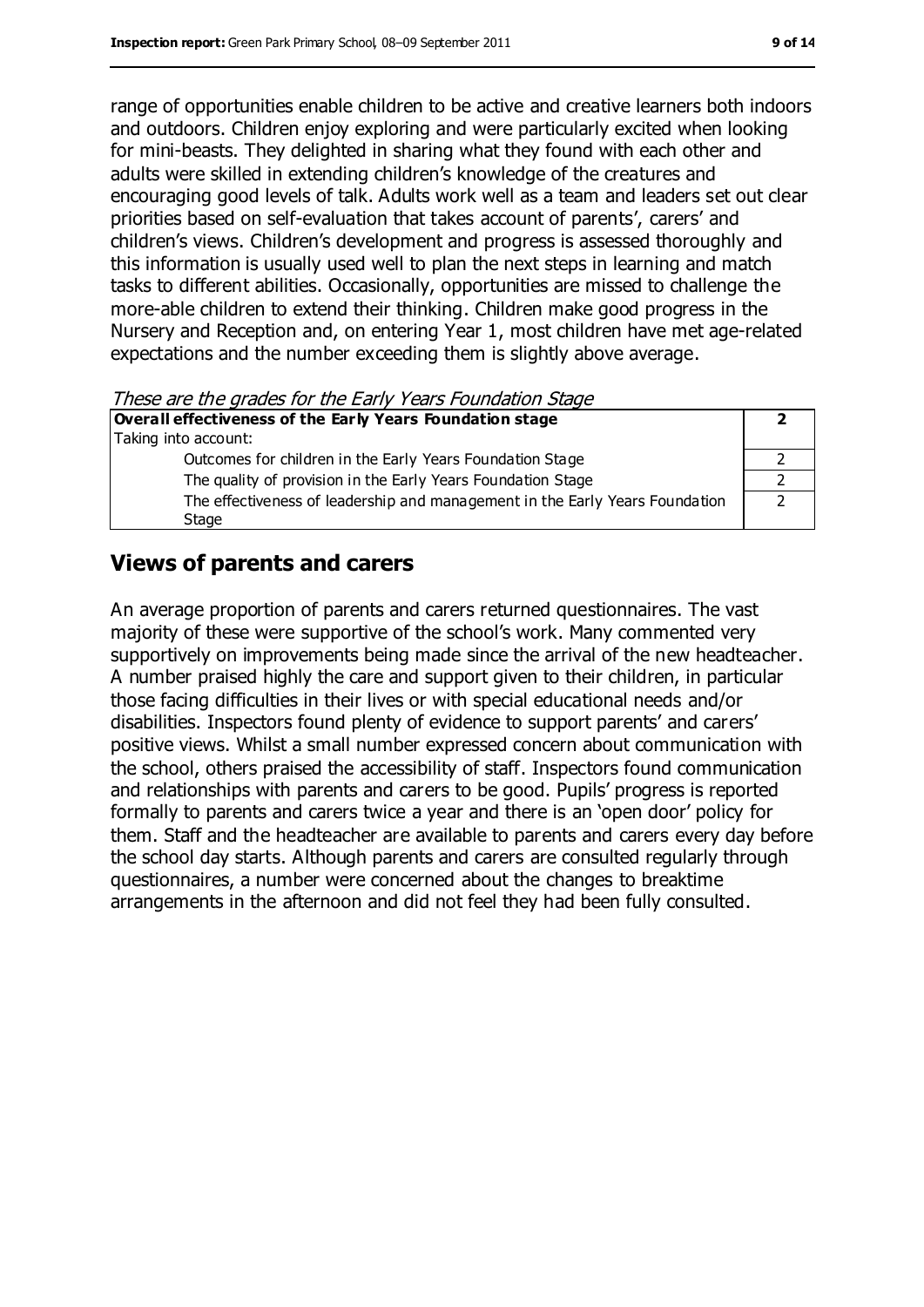# **Responses from parents and carers to Ofsted's questionnaire**

Ofsted invited all the registered parents and carers of pupils registered at Green Park Primary School to complete a questionnaire about their views of the school.

In the questionnaire, parents and carers were asked to record how strongly they agreed with 13 statements about the school.

The inspection team received 93 completed questionnaires by the end of the on-site inspection. In total, there are 262 pupils registered at the school.

| <b>Statements</b>                                                                                                                                                                                                                                       | <b>Strongly</b><br>agree |               | <b>Agree</b> |               | <b>Disagree</b> |                | <b>Strongly</b><br>disagree |               |
|---------------------------------------------------------------------------------------------------------------------------------------------------------------------------------------------------------------------------------------------------------|--------------------------|---------------|--------------|---------------|-----------------|----------------|-----------------------------|---------------|
|                                                                                                                                                                                                                                                         | <b>Total</b>             | $\frac{0}{0}$ | <b>Total</b> | $\frac{0}{0}$ | <b>Total</b>    | $\frac{0}{0}$  | <b>Total</b>                | $\frac{0}{0}$ |
| My child enjoys school                                                                                                                                                                                                                                  | 66                       | 71            | 26           | 28            | 0               | 0              | 0                           | 0             |
| The school keeps my child<br>safe                                                                                                                                                                                                                       | 72                       | 77            | 21           | 23            | 0               | 0              | $\mathbf 0$                 | 0             |
| The school informs me<br>about my child's progress                                                                                                                                                                                                      | 41                       | 44            | 51           | 55            | $\mathbf{1}$    | $\mathbf{1}$   | $\mathbf 0$                 | 0             |
| My child is making enough<br>progress at this school                                                                                                                                                                                                    | 44                       | 47            | 46           | 49            | $\overline{2}$  | $\overline{2}$ | $\mathbf 0$                 | 0             |
| The teaching is good at<br>this school                                                                                                                                                                                                                  | 52                       | 56            | 38           | 41            | $\mathbf{1}$    | 1              | $\mathbf 0$                 | 0             |
| The school helps me to<br>support my child's learning                                                                                                                                                                                                   | 48                       | 52            | 39           | 42            | 3               | 3              | $\mathbf 0$                 | 0             |
| The school helps my child<br>to have a healthy lifestyle                                                                                                                                                                                                | 44                       | 47            | 45           | 48            | $\overline{2}$  | $\overline{2}$ | $\mathbf 0$                 | 0             |
| The school makes sure that<br>my child is well prepared<br>for the future (for example<br>changing year group,<br>changing school, and for<br>children who are finishing<br>school, entering further or<br>higher education, or<br>entering employment) | 41                       | 44            | 46           | 49            | $\mathbf{1}$    | 1              | $\mathbf 0$                 | 0             |
| The school meets my<br>child's particular needs                                                                                                                                                                                                         | 47                       | 51            | 45           | 48            | 0               | $\Omega$       | $\mathbf 0$                 | 0             |
| The school deals effectively<br>with unacceptable<br>behaviour                                                                                                                                                                                          | 40                       | 43            | 46           | 49            | $\overline{2}$  | $\overline{2}$ | $\mathbf 0$                 | $\mathbf 0$   |
| The school takes account<br>of my suggestions and<br>concerns                                                                                                                                                                                           | 38                       | 41            | 46           | 49            | 3               | 3              | $\mathbf 0$                 | $\mathbf 0$   |
| The school is led and<br>managed effectively                                                                                                                                                                                                            | 56                       | 60            | 36           | 39            | 0               | 0              | $\mathbf 0$                 | 0             |
| Overall, I am happy with<br>my child's experience at<br>this school                                                                                                                                                                                     | 66                       | 71            | 26           | 28            | 0               | 0              | $\mathbf 0$                 | 0             |

The table above summarises the responses that parents and carers made to each statement. The percentages indicate the proportion of parents and carers giving that response out of the total number of completed questionnaires. Where one or more parents and carers chose not to answer a particular question, the percentages will not add up to 100%.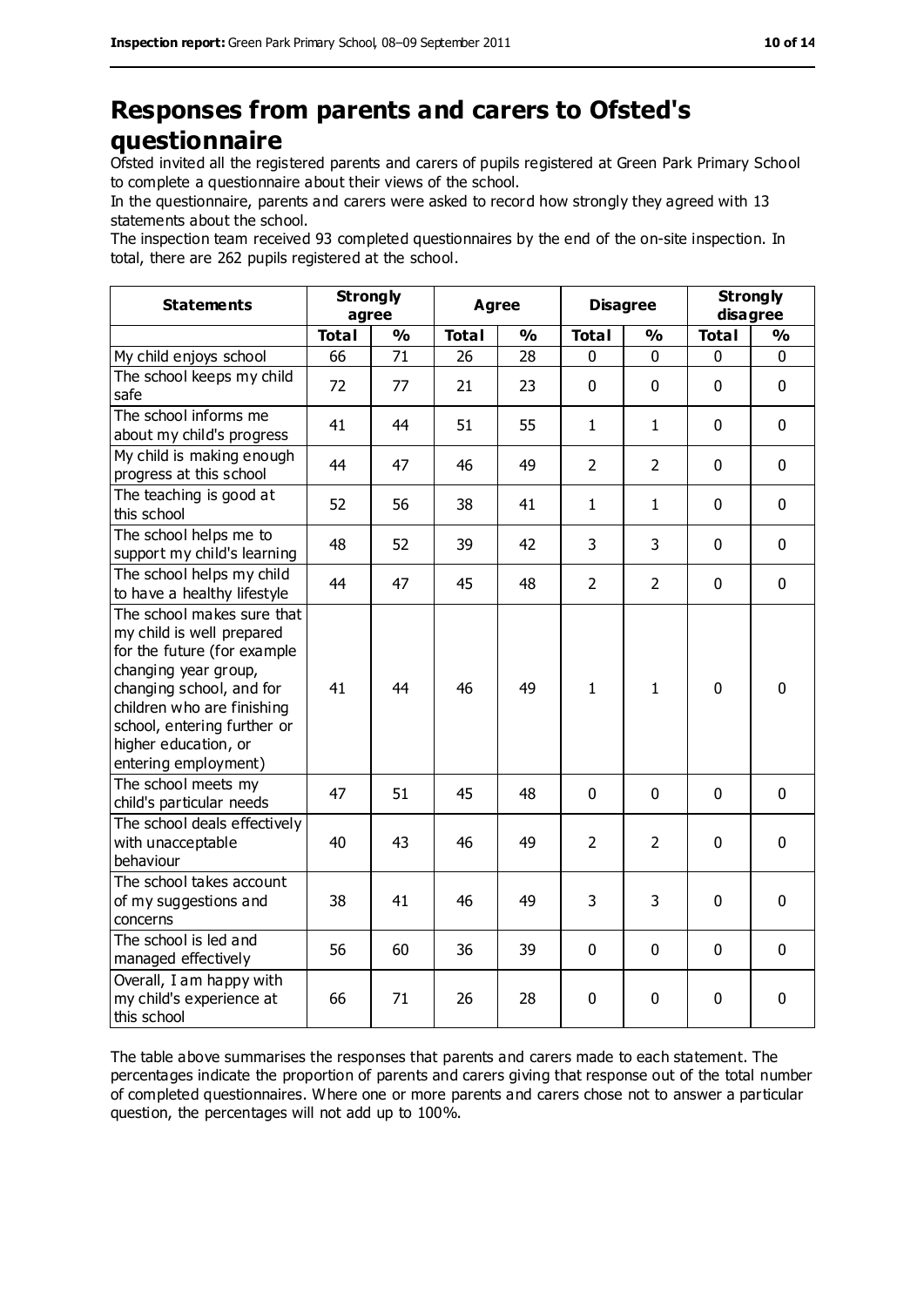# **Glossary**

## **What inspection judgements mean**

| Grade   | <b>Judgement</b> | <b>Description</b>                                                                                                                                                                                                               |
|---------|------------------|----------------------------------------------------------------------------------------------------------------------------------------------------------------------------------------------------------------------------------|
| Grade 1 | Outstanding      | These features are highly effective. An outstanding<br>school provides exceptionally well for all its pupils'<br>needs.                                                                                                          |
| Grade 2 | Good             | These are very positive features of a school. A school<br>that is good is serving its pupils well.                                                                                                                               |
| Grade 3 | Satisfactory     | These features are of reasonable quality. A<br>satisfactory school is providing adequately for its<br>pupils.                                                                                                                    |
| Grade 4 | Inadequate       | These features are not of an acceptable standard. An<br>inadequate school needs to make significant<br>improvement in order to meet the needs of its pupils.<br>Ofsted inspectors will make further visits until it<br>improves. |

#### **Overall effectiveness of schools**

|                          | Overall effectiveness judgement (percentage of schools) |      |                     |                   |
|--------------------------|---------------------------------------------------------|------|---------------------|-------------------|
| <b>Type of</b><br>school | <b>Outstanding</b>                                      | Good | <b>Satisfactory</b> | <b>Inadequate</b> |
| Nursery schools          | 43                                                      | 47   | 10                  |                   |
| Primary schools          | 6                                                       | 46   | 42                  |                   |
| Secondary<br>schools     | 14                                                      | 36   | 41                  | 9                 |
| Sixth forms              | 15                                                      | 42   | 41                  | 3                 |
| Special schools          | 30                                                      | 48   | 19                  |                   |
| Pupil referral<br>units  | 14                                                      | 50   | 31                  | 5                 |
| All schools              | 10                                                      | 44   | 39                  |                   |

New school inspection arrangements were introduced on 1 September 2009. This means that inspectors now make some additional judgements that were not made previously.

The data in the table above is for the period 1 September 2010 to 08 April 2011 and are consistent with the latest published official statistics about maintained school inspection outcomes (see [www.ofsted.gov.uk\)](http://www.ofsted.gov.uk/).

The sample of schools inspected during 2010/11 was not representative of all schools nationally, as weaker schools are inspected more frequently than good or outstanding schools.

Percentages are rounded and do not always add exactly to 100. Sixth form figures reflect the judgements made for the overall effectiveness of the sixth form in secondary schools, special schools and pupil referral units.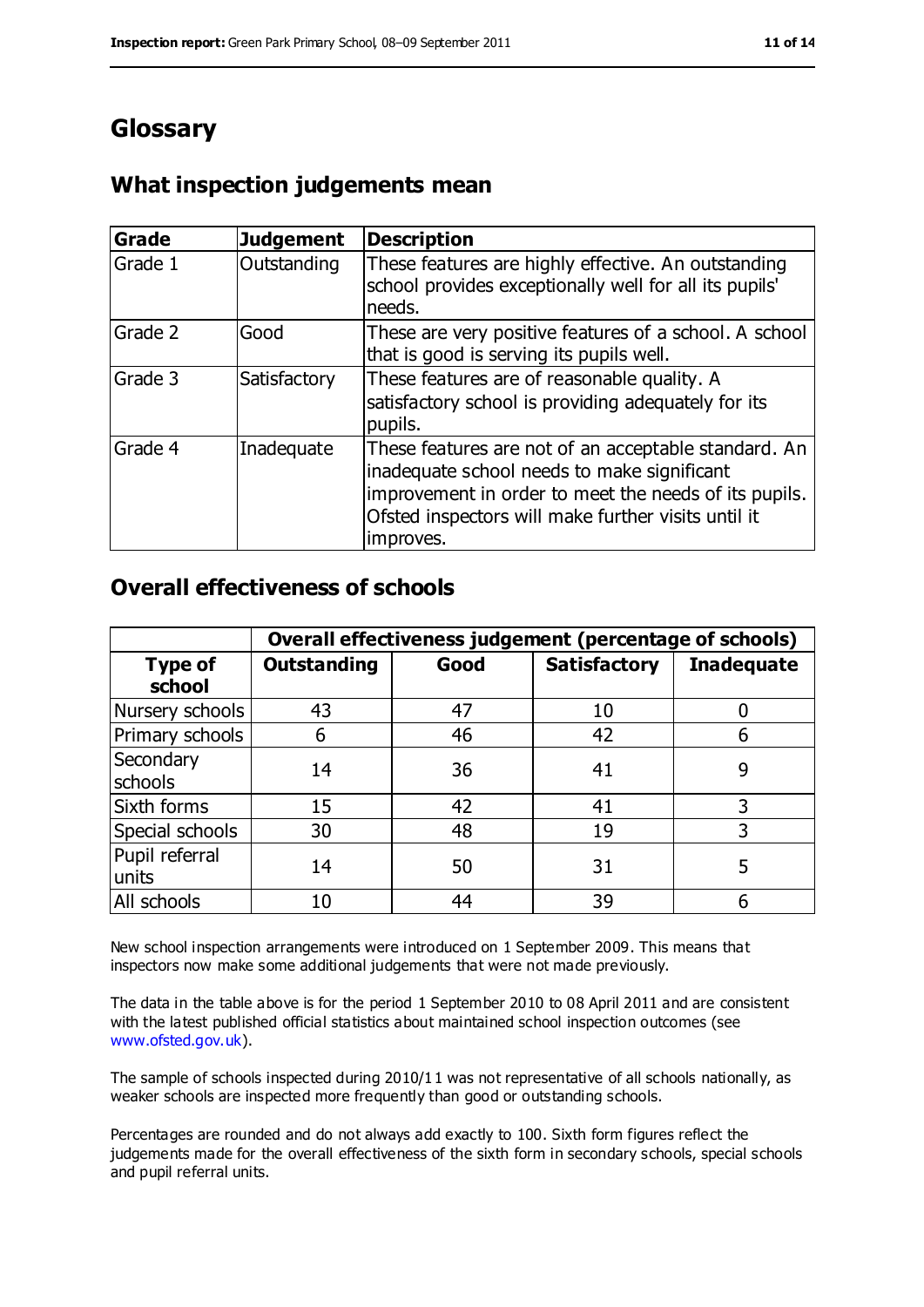# **Common terminology used by inspectors**

| Achievement:               | the progress and success of a pupil in their<br>learning, development or training.                                                                                                                                                                                                                                                        |
|----------------------------|-------------------------------------------------------------------------------------------------------------------------------------------------------------------------------------------------------------------------------------------------------------------------------------------------------------------------------------------|
| Attainment:                | the standard of the pupils' work shown by test<br>and examination results and in lessons.                                                                                                                                                                                                                                                 |
| Capacity to improve:       | the proven ability of the school to continue<br>improving. Inspectors base this judgement on<br>what the school has accomplished so far and on<br>the quality of its systems to maintain<br>improvement.                                                                                                                                  |
| Leadership and management: | the contribution of all the staff with<br>responsibilities, not just the headteacher, to<br>identifying priorities, directing and motivating staff<br>and running the school.                                                                                                                                                             |
| Learning:                  | how well pupils acquire knowledge, develop their<br>understanding, learn and practise skills and are<br>developing their competence as learners.                                                                                                                                                                                          |
| Overall effectiveness:     | inspectors form a judgement on a school's overall<br>effectiveness based on the findings from their<br>inspection of the school. The following<br>judgements, in particular, influence what the<br>overall effectiveness judgement will be.                                                                                               |
|                            | The school's capacity for sustained<br>H<br>improvement.<br>Outcomes for individuals and groups of<br>pupils.<br>The quality of teaching.<br>$\blacksquare$<br>The extent to which the curriculum meets<br>pupils' needs, including, where relevant,<br>through partnerships.<br>The effectiveness of care, guidance and<br>■<br>support. |
| Progress:                  | the rate at which pupils are learning in lessons<br>and over longer periods of time. It is often<br>measured by comparing the pupils' attainment at<br>the end of a key stage with their attainment when<br>they started.                                                                                                                 |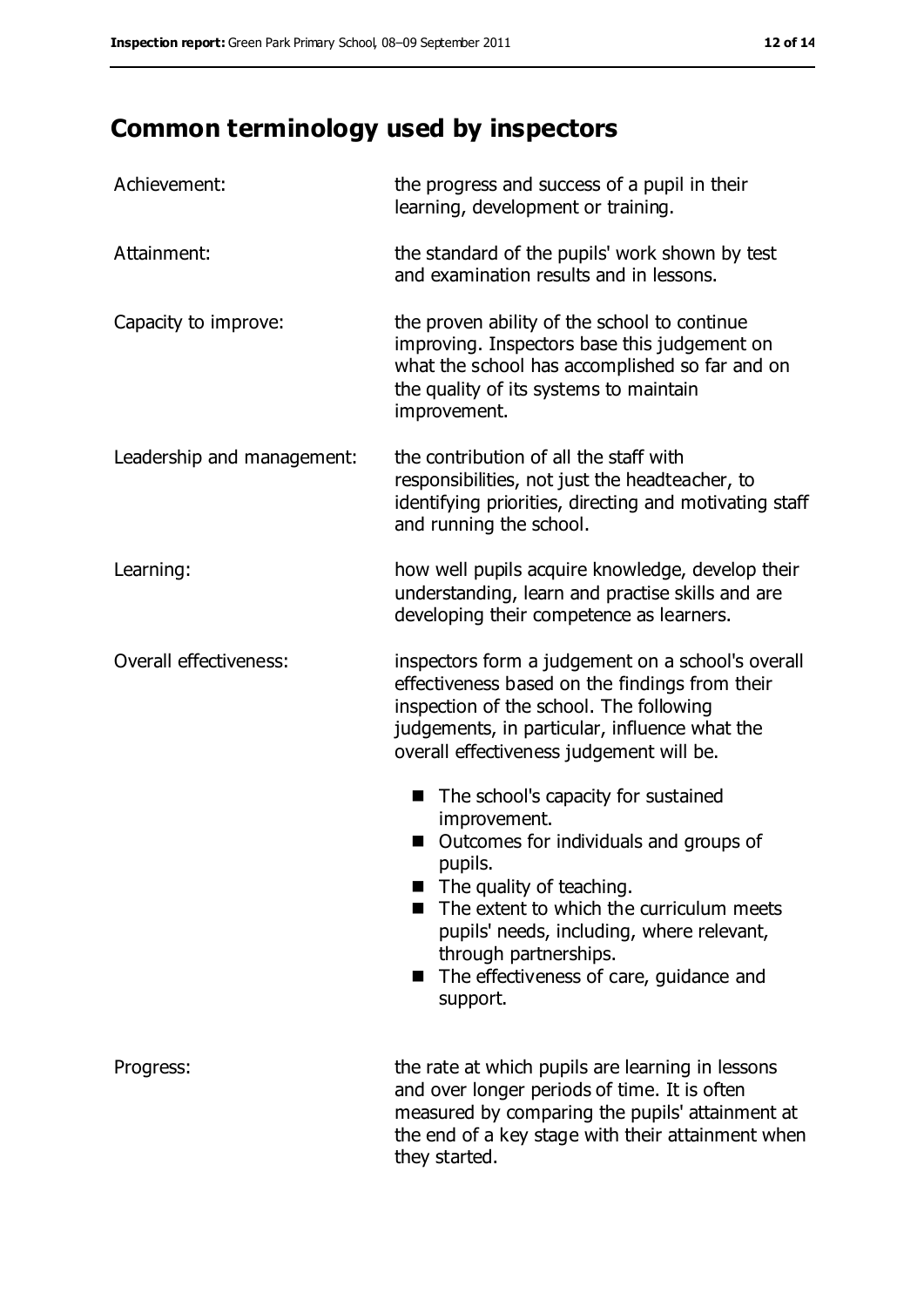**This letter is provided for the school, parents and carers to share with their children. It describes Ofsted's main findings from the inspection of their school.**



12 September 2011

Dear Pupils

#### **Inspection of Green Park Primary School, Liverpool, L31 8BW**

Thank you for the welcome the inspectors received from you all when we visited your school. We very much enjoyed talking to so many of you, seeing you hard at work in lessons and enjoying the many activities in your school. The inspectors judged your school to be good and some parts of it are outstanding. The care and support that the staff provide for you is outstanding, especially for those of you who may have difficulties in their lives. You tell us that you feel extremely safe in school and you certainly know how to stay safe when using modern technology. You, the pupils, are a credit to your school.

Your attitudes to keeping healthy are excellent and the way many of you have helped to make improvements to your school is impressive. You take on responsibilities maturely and it was good to see the consideration and sensitive support that dinner-time helpers gave to younger pupils. You behave well and enjoy learning because the teaching is good and you say teachers make lessons fun. You achieve well in your academic work, especially in mathematics. The staff are working very hard as a team with your headteacher and the governing body to carry on making improvements. There are a few things we have asked them to make better. These are:

- $\blacksquare$  to ensure that more of you reach Level 3 by the end of Year 2 and Level 5 by the end of Year 6 in more subjects, but especially boys in writing, by summer 2012
- to make sure that in every lesson all of you are fully challenged, especially those who find the tasks easy
- to find more ways to help boys to enjoy and improve their writing
- $\blacksquare$  to work with members of the governing body to help them understand more systematically how well you and the school are working.

You can help by continuing to enjoy school and trying your best in all your work. We wish you well for the future.

Yours sincerely

Gillian Salter-Smith Lead inspector